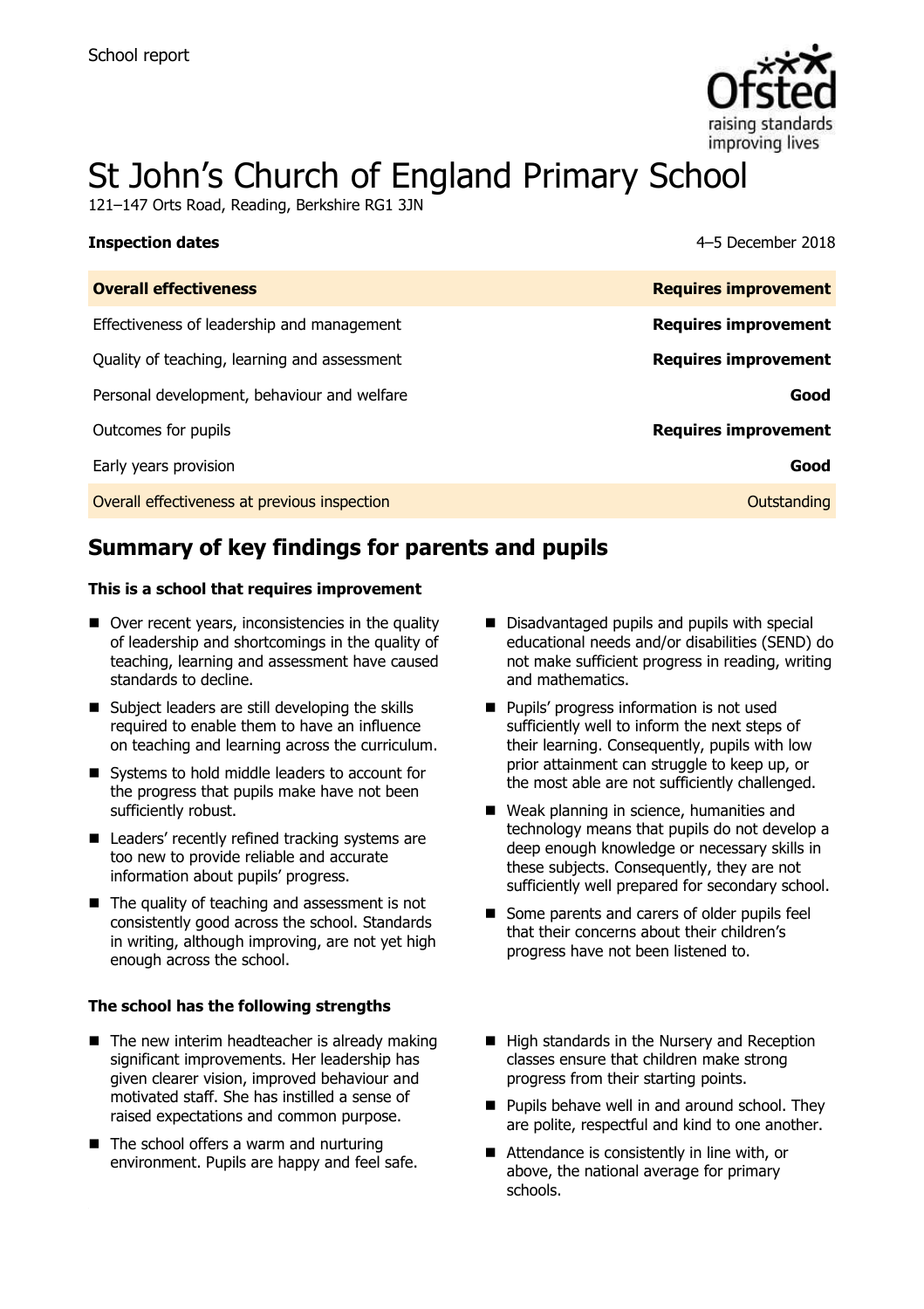

# **Full report**

### **What does the school need to do to improve further?**

- **Improve leadership and management by:** 
	- embedding recently refined performance management systems to enable governors to measure the effectiveness of middle leaders and hold them to account for continued improvements
	- reviewing systems for the identification of pupils with SEND and ensuring more consistent and effective deployment of teaching assistants
	- improving the quality of planning and challenge in science and the foundation subjects
	- continuing to refine and enhance communication to parents.
- Continue to improve teaching and learning so that they are consistently good across the school by:
	- ensuring that teachers make effective use of assessment information to pitch work at the right level, particularly for pupils of lower prior attainment and the most able, so that no time is wasted
	- improving adults' questioning skills in line with the strongest examples in the school
	- ensuring that teachers have consistently high expectations across the curriculum.
- **Enhance pupils' outcomes by:** 
	- refining provision for disadvantaged pupils and those with SEND so that these groups make accelerated progress from their starting points
	- raising the level of challenge so that more pupils achieve the higher standards in writing by the end of Year 6 than in the past
	- ensuring that the curriculum sequentially develops pupils' depth of knowledge and breadth of skills in science and the wider curriculum.

An external review of the school's use of the pupil premium should be undertaken in order to assess how the school may improve this aspect of its work.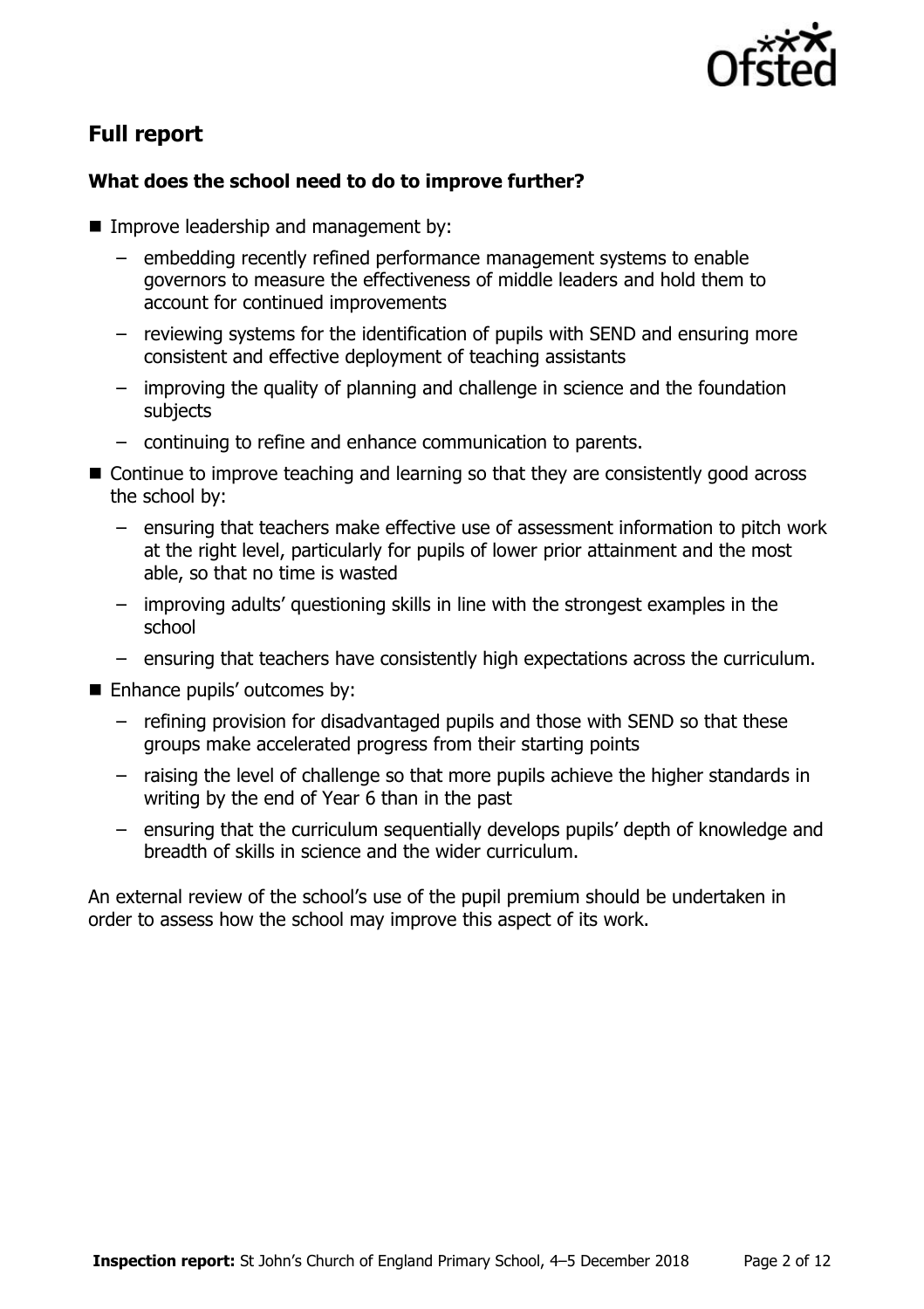

# **Inspection judgements**

#### **Effectiveness of leadership and management Requires improvement**

- Since her arrival in September, the interim headteacher has brought much-needed clarity and vision and has reinvigorated staff. She swiftly identified the school's shortcomings and is systematically reviewing and improving the school's systems. She has an accurate understanding of the strengths and the weaknesses of the school, the experience of working with the local community and a passion to improve standards. In the short time she has been in post, she has already boosted staff morale. Staff and governors commented on the impact she has had on whole-school procedures to improve pupils' behaviour and standards of writing.
- Until recently, leaders' and governors' checks on the quality of teaching and learning have been ineffective. In the past, the school's monitoring systems have not ensured that all teachers have had sufficiently high expectations in English and mathematics. Consequently, standards in key stages 1 and 2 declined. Assessment and tracking systems have not been sufficiently robust or accurate enough to ensure that teachers can make immediate changes to their teaching so that all groups of pupils make good progress. This has been a significant barrier to school improvement.
- The curriculum lacks breadth and depth in science and some foundation subjects, such as humanities and technology. Currently, pupils do not achieve consistently well across all year groups and in different areas of the curriculum. Training is required to improve teachers' subject knowledge and enable better planning which sequences the key knowledge, vocabulary and skills pupils need in each of these subject areas.
- Recognising the decline in standards, trustees from the Berkshire Schools Trust (BST) took decisive action over the past year. They made changes to governance, appointed the new interim headteacher, restructured senior leadership and implemented a raft of appropriate training and support for teachers. There are pockets of very strong teaching and learning, most notably in early years. However, it is too soon for new leaders' improved systems to have rooted consistently good teaching, learning and assessment across the school.
- In the past, not all middle leaders have been given sufficient time or training to carry out their roles effectively. Aspects of middle leadership have been shared between two or three members of staff. Consequently, some middle leaders are unclear about the lines of accountability for subject standards or the deployment of teaching assistants. Subject leaders and the special educational needs coordinators know that changes are required. They are determined to do their jobs well and are stepping up to the challenge.
- Over time, teachers' assessments have been inaccurate. Responding to this, BST supported training, improved moderation and better collaboration with other schools last year. This ensured a better fit than previously between teachers' assessment and the published outcomes at key stages 1 and 2 in 2018. However, current pupils' books evidence that in-school assessments and tracking systems are not yet accurate enough to reliably track the ongoing progress of different groups of pupils.
- Some aspects of the pupil premium funding are used effectively. For example, funding allocated for family liaison and improving language skills has a positive impact on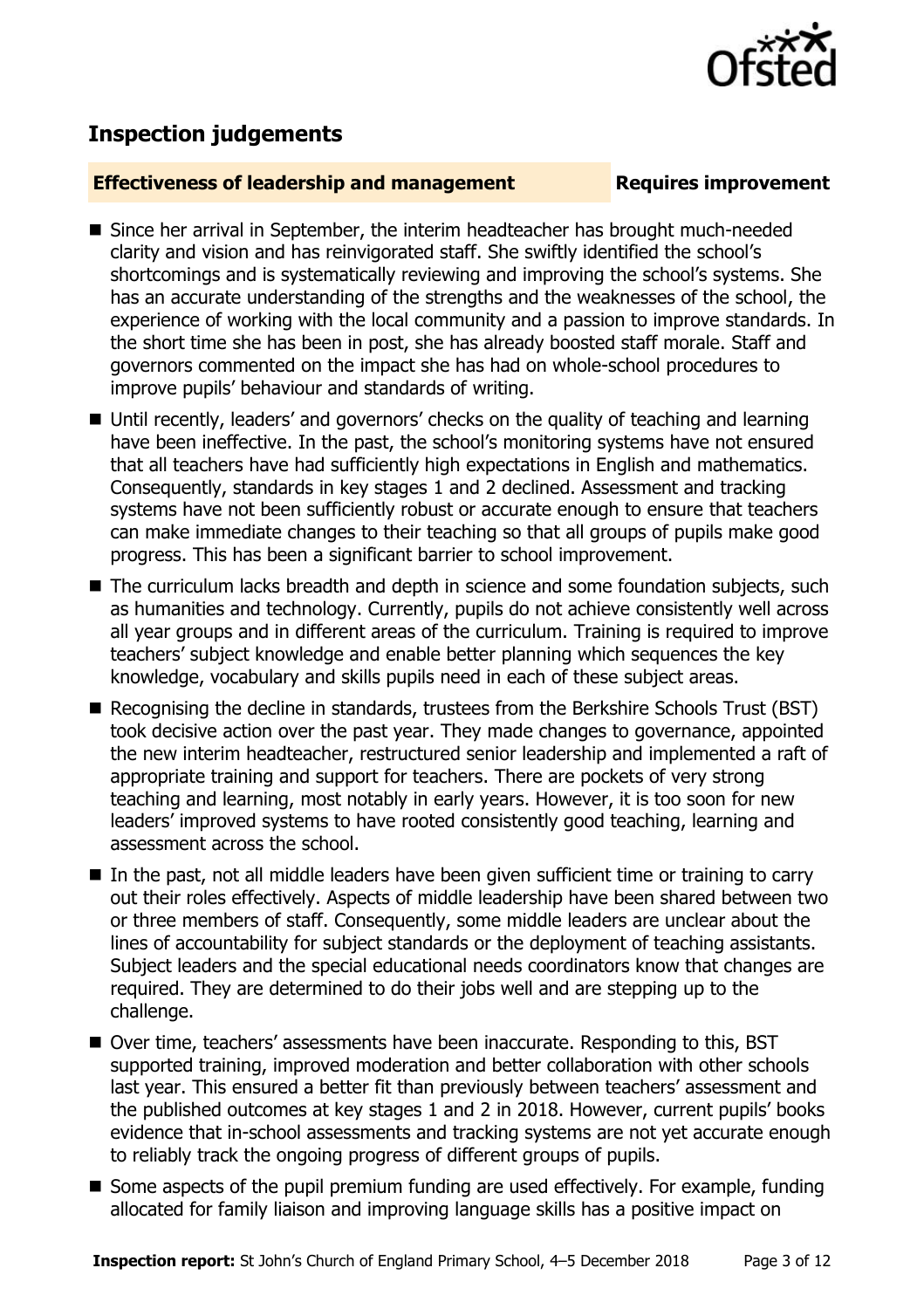

pupils' self-esteem and communication skills. However, weaknesses in teaching and a limited range of interventions for disadvantaged pupils mean that they do not achieve as well as they should.

- Leaders rightly identify that low-prior-attaining pupils and those with SEND frequently have complex and multiple needs. Leaders ensure that funding is used to provide a range of useful individual support for those identified with SEND. However, variations in the quality of teaching and the deployment of teaching assistants mean that these two groups do not make strong progress over time, particularly in key stage 2.
- The school offers a welcoming and friendly place for parents and visitors and sends regular newsletters home. However, a minority of parents commented to inspectors that communication is not as good as it could be. Some parents expressed concerns related to how quickly staff have responded to their concerns regarding the progress that their children have made over time.
- Assemblies are used effectively to celebrate achievements and promote opportunities for reflection. Leaders promote an awareness of the wider world beyond school and encourage pupils to engage in a range of community activities, such as charity fundraising or presenting their work to the mayor. This, combined with a well-planned religious education programme, promotes good spiritual, moral, social and cultural development. As a result, pupils can confidently discuss different faiths and cultures and they appreciate and value diversity and equality.

#### **Governance of the school**

- The role of chair of governors is currently undertaken by a trustee of BST as an interim measure while a new chair is sought. Members of the local governing body are a committed team who share their open and clear understanding of the school's strengths and weaknesses with leaders and the school community. Recognising the decline in standards over recent years, last summer they wrote to parents informing them that they no longer believed that the school was outstanding.
- There are currently vacancies on the local governing body and further training is required to support current members with aspects of their roles. BST have plans in place to secure a full complement of governors and deliver this training.
- Governors share the new interim headteacher's determination and ambition to improve teaching and learning so that all pupils, particularly the most able, achieve well across the curriculum.
- The governing body has successfully challenged leaders to respond to the past decline in outcomes and begin to raise the quality of teaching and learning. Governors scrutinise performance information effectively to assess the success of the school against its own targets, and the standards achieved by similar schools. They are aware that more needs to be done to improve the progress made by disadvantaged pupils and those with SEND.
- Governors acknowledge that, currently, the school's website does not include all the required information about the curriculum or the most up-to-date policies and are taking steps to address this.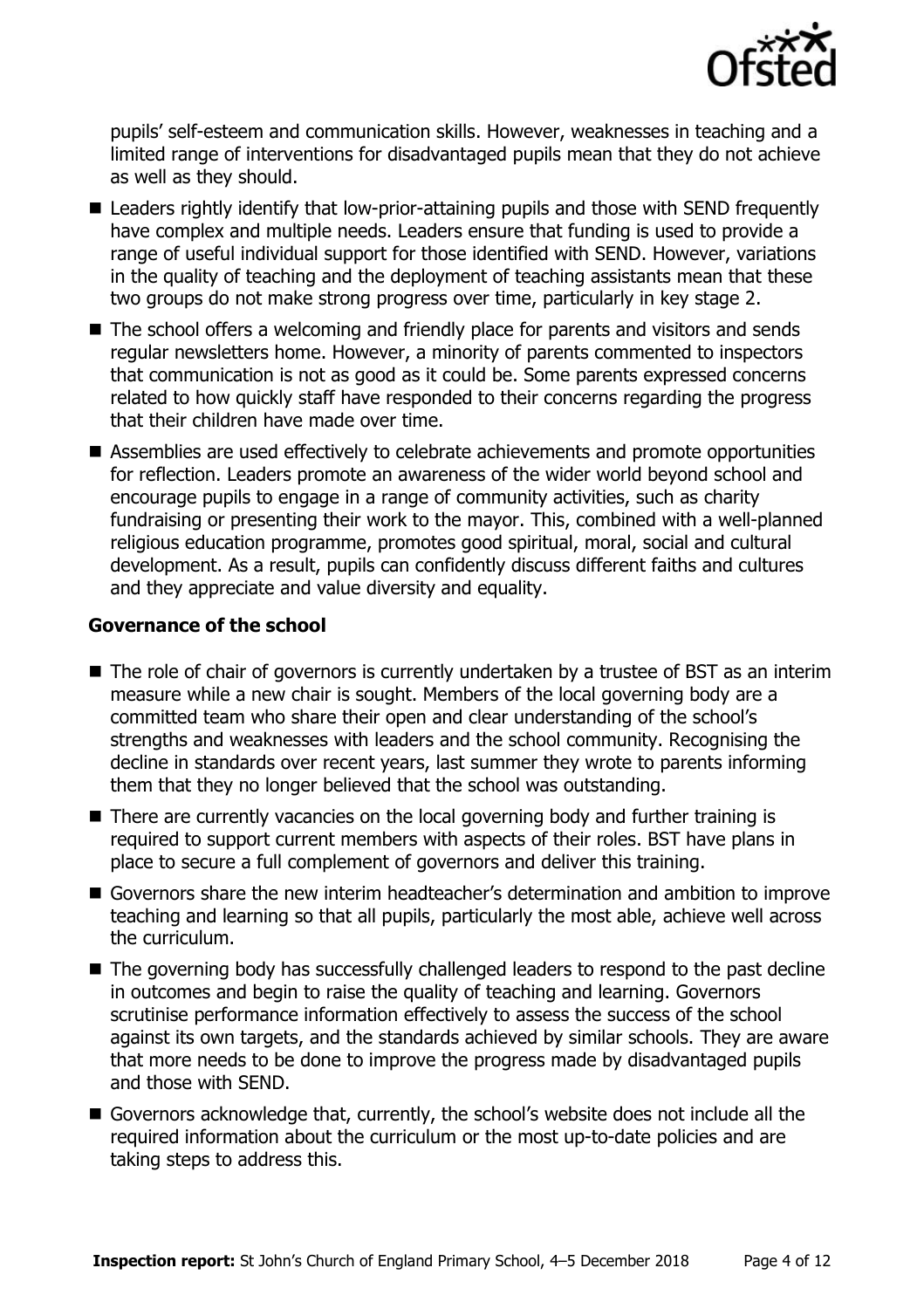

### **Safeguarding**

- The arrangements for safeguarding are effective.
- All parents and pupils who spoke with inspectors stated clearly that the school is safe. Pupils feel confident that staff can resolve any concerns that they may have.
- During the inspection, a range of teaching and support staff confirmed that they receive regular safeguarding training at an appropriate level. Appropriate risk assessments are carried out where necessary. Staff are knowledgeable about the school's procedures for raising any welfare or child protection concerns.
- Clear and comprehensive record-keeping supports work with external agencies where appropriate. Well-managed systems and an effective team approach involving teachers, leaders and office staff ensure that all pupils are kept safe.
- All the school's employment checks are in place, in line with statutory requirements.

#### **Quality of teaching, learning and assessment Requires improvement**

- $\blacksquare$  The standard of teaching in key stages 1 and 2 is inconsistent and not as strong as it is in early years. Sometimes teachers do not offer sufficient challenge, particularly for the most able. Often, pupils of different abilities complete the same work and some, especially the most able, complete tasks which are too easy. This limits their progress. Consequently, too few pupils reach the higher standards in writing at the end of Year 6 and outcomes across the wider curriculum are poor.
- Occasionally, teachers' expectations of what pupils know, can do and understand are not high enough. Some teachers accept poorly presented work and do not ensure that pupils refine and improve their work when they have made errors. As a result, some pupils do not make the progress of which they are capable.
- The teaching of phonics is a strength of the school and most pupils reach the level required by the end of Year 1. Positive relationships and high expectations ensure that pupils develop the skills of segmenting and blending. This ensures that most pupils in key stage 1 can read unknown words accurately and quickly become fluent and keen readers.
- Last year, the teaching of reading in key stage 2 was rightly identified as a school priority. A school-wide focus on improving reading skills has clearly had an impact and pupils' inference and comprehension skills have improved. Pupils are encouraged to read regularly and from a wide range of material.
- Following recent staff training, pupils' writing is improving across the school. Engaging contexts now stimulate extended writing opportunities and displays exemplify how pupils can achieve the higher standards expected of them. For example, in Year 6 pupils were inspired by reading the book 'I am Malala' and enthusiastically engaged in writing a formal letter. However, in some areas, boys' writing is noticeably weaker than that of the girls. In addition, some pupils' knowledge and use of grammar, punctuation and spelling are not secure. This reduces the quality and coherence of their writing.
- Typically, the teaching of mathematics is good. However, a small minority of teachers accept work that is poorly presented and/or lacks precision. In addition, some teachers' feedback does not sufficiently challenge pupils to develop their reasoning skills or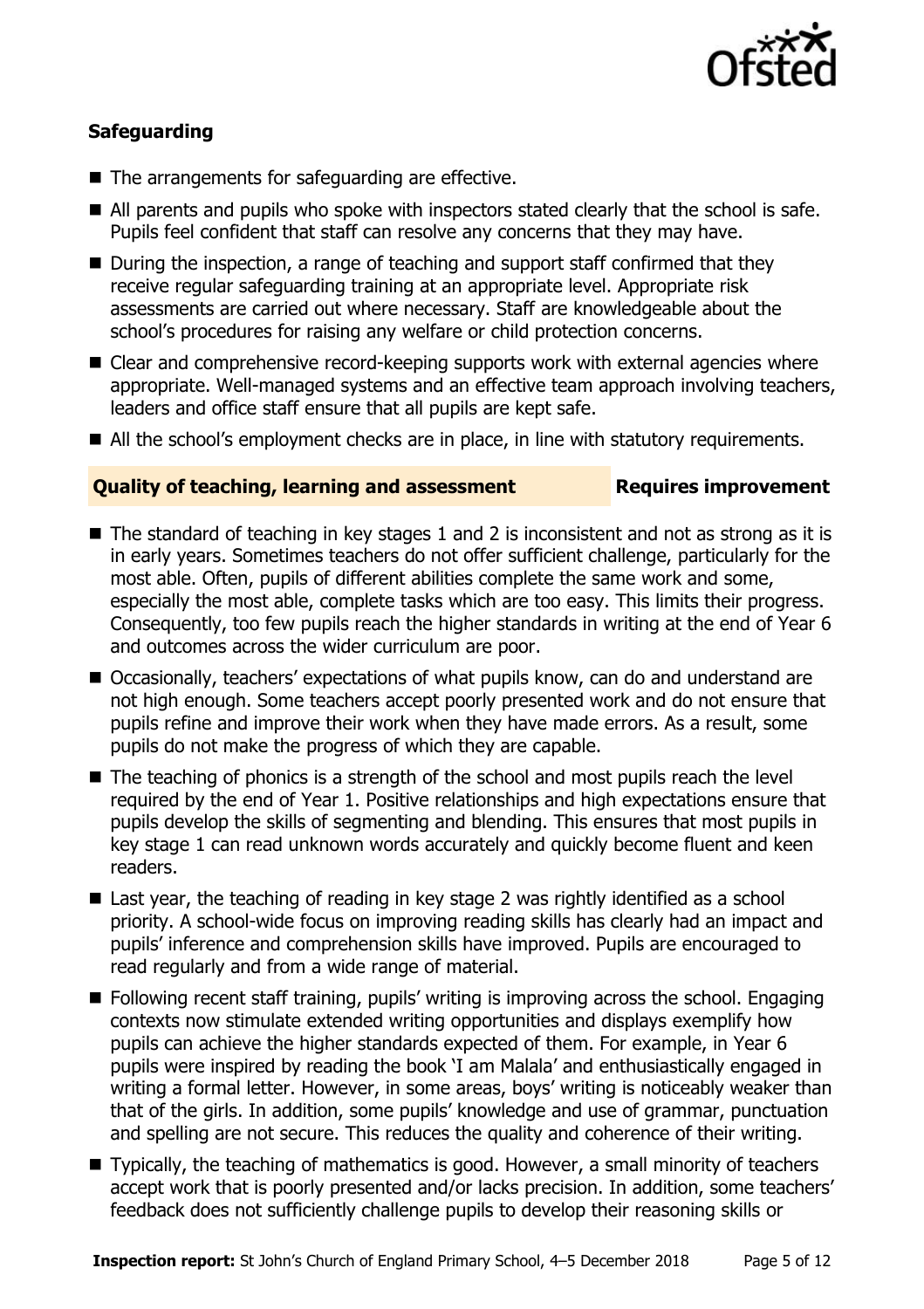

correct their errors.

■ The impact of teachers' questioning is too variable, particularly in subjects other than English and mathematics. Some teachers use their well-developed subject knowledge to design engaging learning tasks, and then use probing questions to challenge pupils' understanding. As a result, pupils make strong progress in lessons and over time. However, some teachers' subject knowledge is insecure and so their questioning is less effective. Where this is the case, too few pupils are challenged sufficiently.

### **Personal development, behaviour and welfare Good**

#### **Personal development and welfare**

- The school's work to promote pupils' personal development and welfare is good. Pupils say that they feel safe and secure in school, and they are. They can confidently recall how to keep themselves safe, including when accessing the internet.
- **Pupils show respect for one another and for adults in the school. They are aware of the** need for rules and consequences. Pupils say that there is very little teasing or bullying of any kind, and that they are confident that adults will always listen and intervene to put a stop to any unkind behaviour.
- **Pupils speak with confidence about different faiths and cultures. They have a keen** sense of equalities and have regular opportunities to learn about British values. Consequently, pupils develop self-confidence, a sense of community and are well prepared for life in diverse modern Britain.
- Sports funding is used appropriately to improve pupils' engagement and participation in sporting activities. The school hires specialist teachers and coaches to deliver lessons as well as offer guidance for staff. Through the curriculum and clubs, St John's provides opportunities for pupils to engage in a range of sports, including gymnastics, various team sports and athletics. As a result, pupils develop a sense of teamwork and learn how to keep themselves fit and healthy.

#### **Behaviour**

- The behaviour of pupils is good. The interim headteacher has swiftly established clear expectations, and by changing teaching groups, has improved behaviour in key stage 2. Throughout the school, pupils know what is expected of them and behave well in lessons and around school. They are polite, respectful and display good manners.
- **Pupils and their parents are positive about behaviour at the school and agree that it is** typically good.
- Leaders' records show that there are very few serious incidents. Where incidents occur, they are recorded fully, and action taken to prevent any reoccurrence.
- **Pupils socialise well together and look after each other. They are proud of their school** and respectful of others' beliefs. There is little disruption to learning in lessons, although at times pupils lose attentiveness when the work is not suitable for their needs. When this happens, some chatter can slow the pace of learning.
- Overall attendance and that of different groups is in line with, or above, the national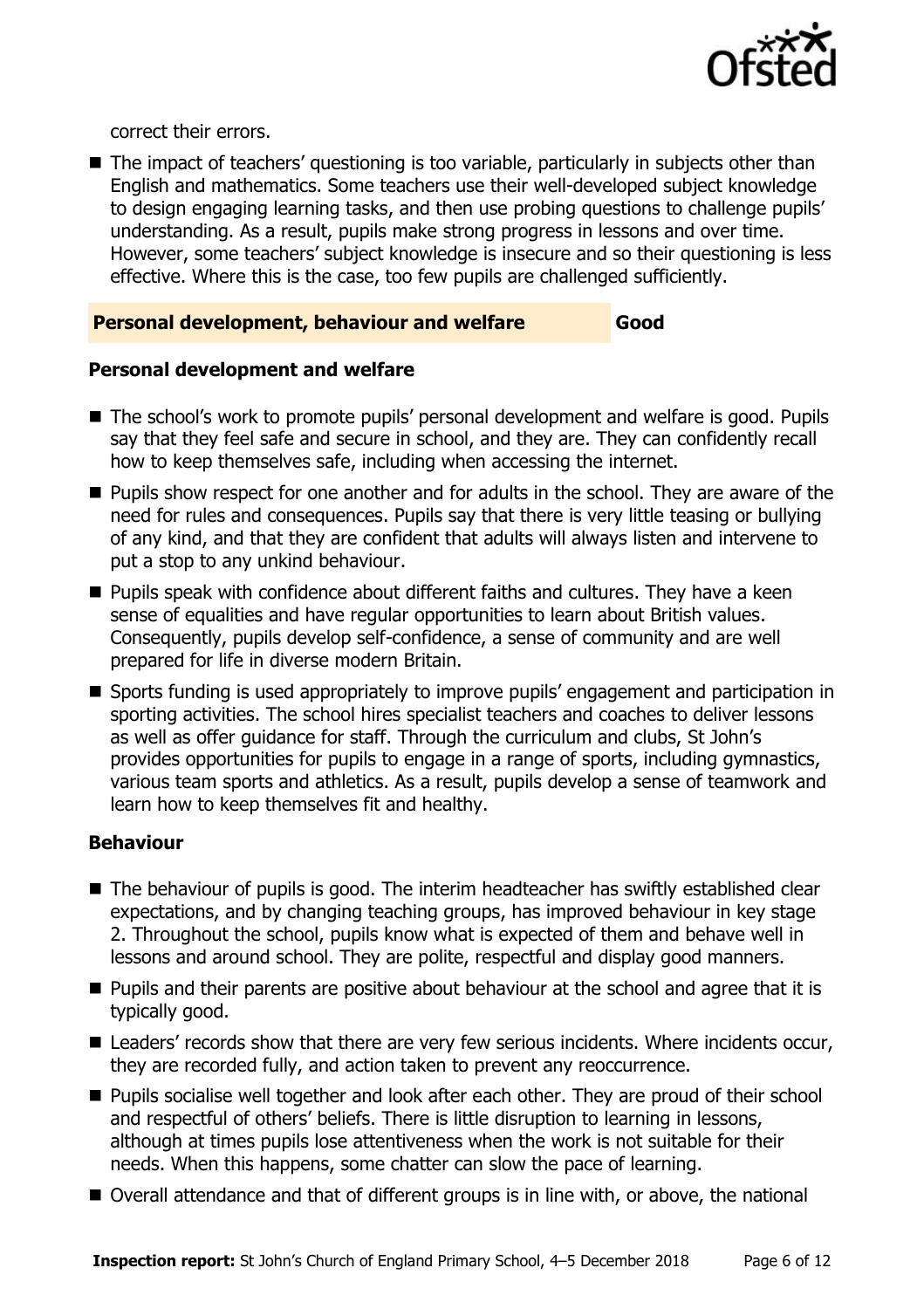

average.

#### **Outcomes for pupils Requires improvement**

- In 2018, provisional information at the end of key stage 2 shows that pupils' rates of progress in reading and mathematics were in line with national averages. However, a lower proportion of pupils than in most schools made the expected progress in writing. Consequently, only half of the cohort achieved the expected standard in reading, writing and mathematics.
- $\blacksquare$  In 2018, provisional data indicates that key stage 1 pupils' attainment was above the national average in reading and mathematics, but that writing attainment was below average.
- Training for teachers and better planning have improved standards in writing since September. Attainment and rates of progress are improving in most year groups. Lesson observations, pupils' work and assessment information provide strong evidence that the best teaching is helping pupils to make good progress. In some classes, pupils are making up lost ground, but this is not consistently so across the school.
- Over the last three years, the proportion of children achieving a good level of development by the end of the Reception Year has been in line with or above the national average. Consequently, most children are well prepared for Year 1.
- Results for the phonics screening check at the end of Year 1 and in the Year 2 recheck are above the national average. Pupils are well equipped to develop good early reading skills.
- The rates of progress of disadvantaged pupils and those with SEND are variable across the school. Good relationships and targeted support enable some to make the progress that is expected of them from their varying starting points. However, few exceed that or are supported to make the accelerated progress needed to catch up and achieve age-related expectations.
- Teachers have outline curriculum planning for science, technology, the arts and humanities. However, these plans do not sequence the depth of knowledge and skills pupils need to understand within each of these subjects sufficiently well. Consequently, pupils' achievement in science and the wider curriculum is too variable across the school. Practical skills and thinking skills across the wider curriculum are not sufficiently well developed to prepare pupils for secondary school.

#### **Early years provision Good Good**

- Leadership is more effective in early years and ensures that the achievement of children in Nursery and Reception classes is a strength of the school. Leaders have high aspirations and are determined that all children should make good or better progress. Staff work well as a team to create bright and stimulating learning environments which offer a rich range of learning experiences for the children.
- Parents particularly value the nurturing ethos at St John's and are very complimentary about the transition arrangements for starting early years. They reported to inspectors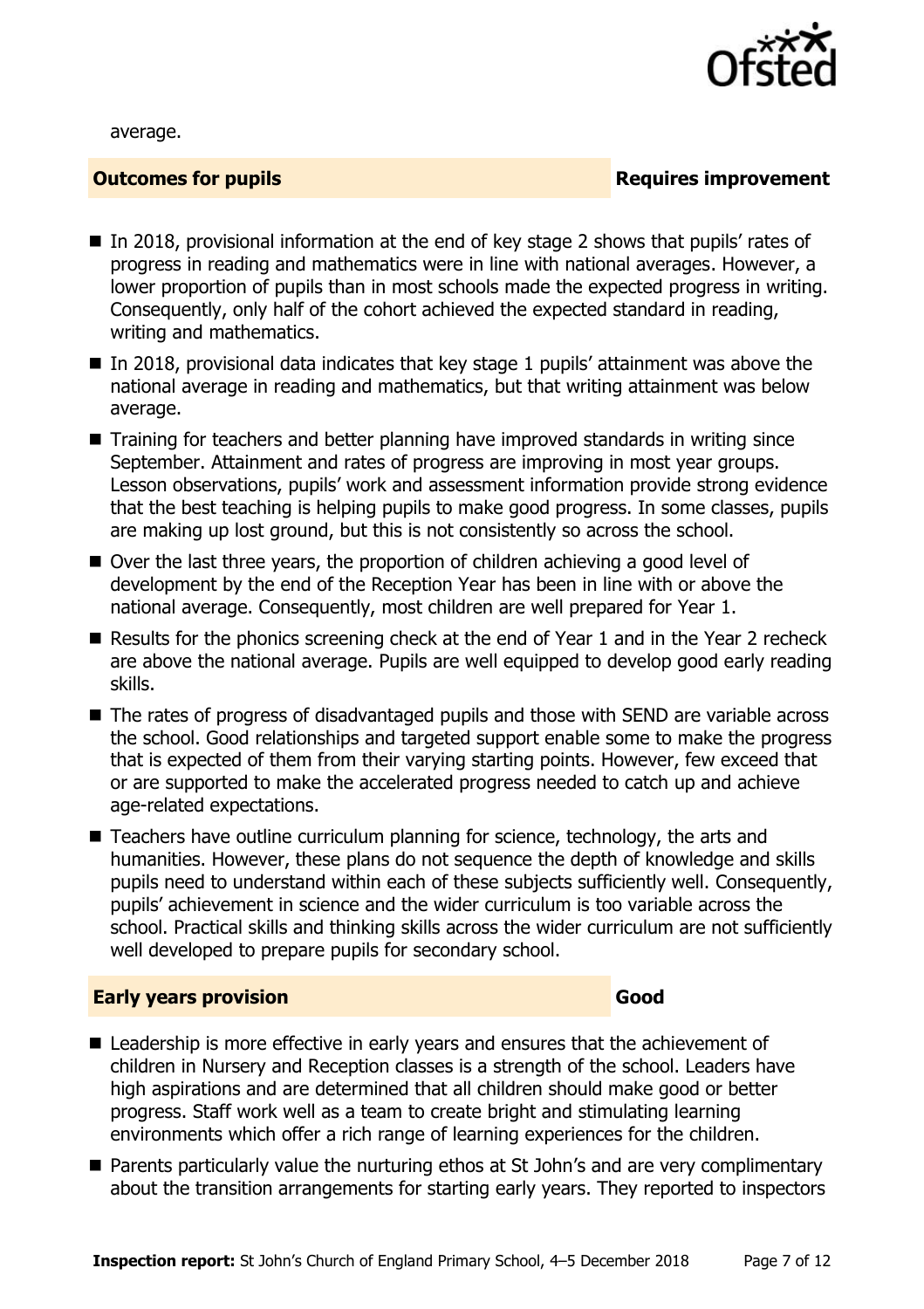

that their children had settled in very quickly, making friends and quickly progressing with their reading and other skills.

- Good relationships with adults, and each other, ensure that children quickly adapt to school life and are happy, motivated and ready to learn. By the time children leave the Reception Year, the large majority progress well to reach a good level of development. Children are well equipped for key stage 1.
- The indoor and outdoor areas are very well equipped and motivate the children to socialise and play well together. They keenly engage with the variety of equipment available to learn to do things independently and cooperatively. Staff are on hand if a more directed approach is necessary when children are playing. Teachers and teaching assistants skilfully deploy a blend of simple instructions, targeted praise and demonstrations to encourage children to enjoy learning and develop resilience.
- Many children who join either Nursery or Reception classes speak English as an additional language. Staff ensure that language skills, communication and oracy are promoted very well. Children are supported to settle in quickly and they swiftly gain the skills of listening attentively to adults and to each other.
- Behaviour in early years is good, both in the classrooms and in the outside area. Children feel safe and secure, they collaborate well with their peers and make choices about the activities that they want to do.
- Nearly all children make a good start in learning to read because the teaching of phonics in Reception is very effective. Similarly, through careful planning and resourcing, staff ensure that children's number skills are developed well.
- Children confidently engage in a variety of well-planned activities supporting all areas of their learning. Leaders' effective monitoring of their progress supports staff to plan suitable next steps for most children. Leaders are keen to improve outcomes still further by refining and improving assessment and providing more challenging tasks to challenge the most able children.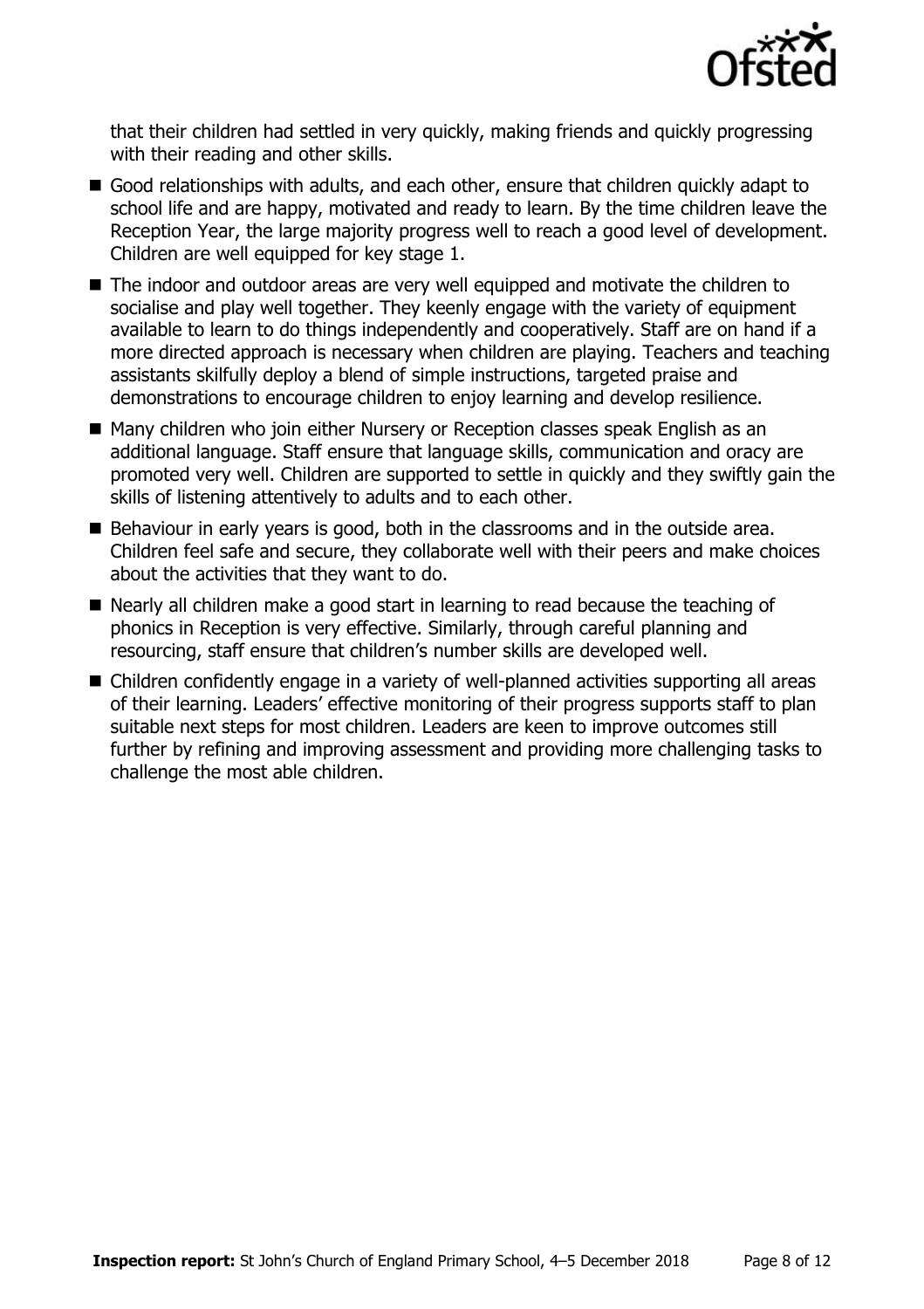

# **School details**

| Unique reference number | 142735   |
|-------------------------|----------|
| Local authority         | Reading  |
| Inspection number       | 10046651 |

This inspection was carried out under section 8 of the Education Act 2005. The inspection was also deemed a section 5 inspection under the same Act.

| Type of school                      | Primary                      |
|-------------------------------------|------------------------------|
| School category                     | Academy converter            |
| Age range of pupils                 | 3 to 11                      |
| Gender of pupils                    | Mixed                        |
| Number of pupils on the school roll | 458                          |
| Appropriate authority               | Board of trustees            |
| Chair of local governing body       | Simon Hodgson                |
| Interim headteacher                 | <b>Martina Parsons</b>       |
| Telephone number                    | 0118 937 5540                |
| Website                             | www.stjohns.reading.sch.uk   |
| <b>Email address</b>                | admin@stjohns.reading.sch.uk |
| Date of previous inspection         | Not previously inspected     |

### **Information about this school**

- This is a larger than average-sized primary school with a Nursery. It converted to become an academy in June 2016 and is sponsored by the Berkshire Schools Trust (BST), a small multi-academy trust with three primary academies. Its predecessor school, also called St John's Church of England Primary School, was last inspected by Ofsted in 2008 and graded outstanding.
- The directors of BST are responsible for, and oversee, the management and administration of its three primary academies. The trust delegates aspects of governance to the local governing body. This local governing body is responsible for taking a strategic overview of the school and monitoring its targets and priorities.
- As a school with a distinctive Christian ethos, the school was last subject to an inspection under section 48 of The Education Act 2005 in February 2014.
- The school serves a diverse local community with a wide range of cultural and ethnic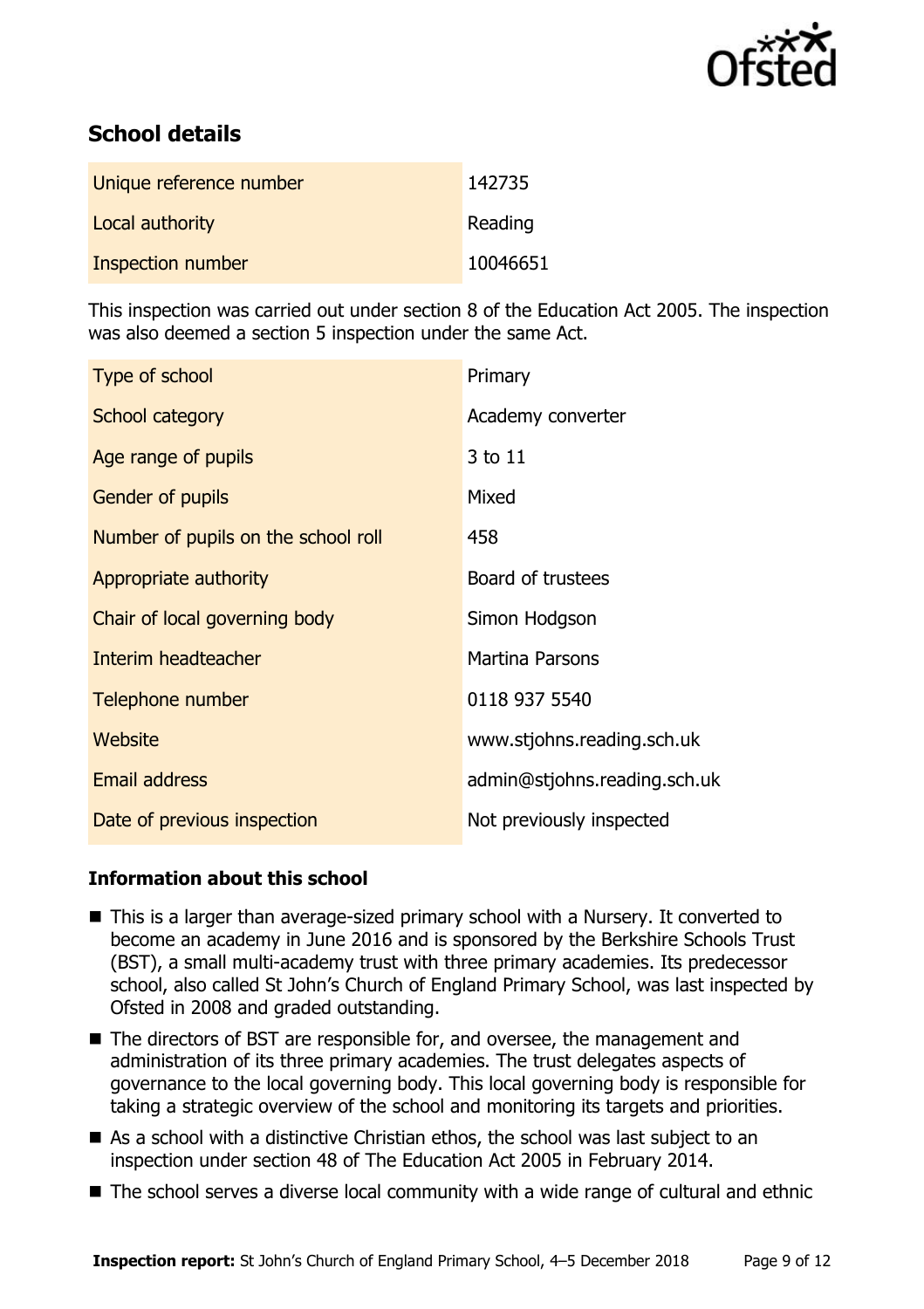

backgrounds. The proportion of pupils from minority ethnic groups is well above the national average.

- The proportion of pupils who speak English as an additional language is well above the national average.
- $\blacksquare$  The proportion of pupils with SEND is below average.
- The proportion of pupils who are eligible for the pupil premium is below the national average.
- Recently, there have been significant changes to the senior leadership of the school. The chair of the local board of governors has left and their role has been taken by one of the trustees of BST. The previous head of school relinquished his responsibility at the end of the last academic year and the new interim headteacher took up post in September 2018. In addition, the acting headteacher of another of BST's primary schools now serves on the senior leadership team here in a new role as assessment leader.
- The school runs a breakfast and an after-school club.
- The school has received support from BST to support teaching, learning and assessment as well as leadership and management.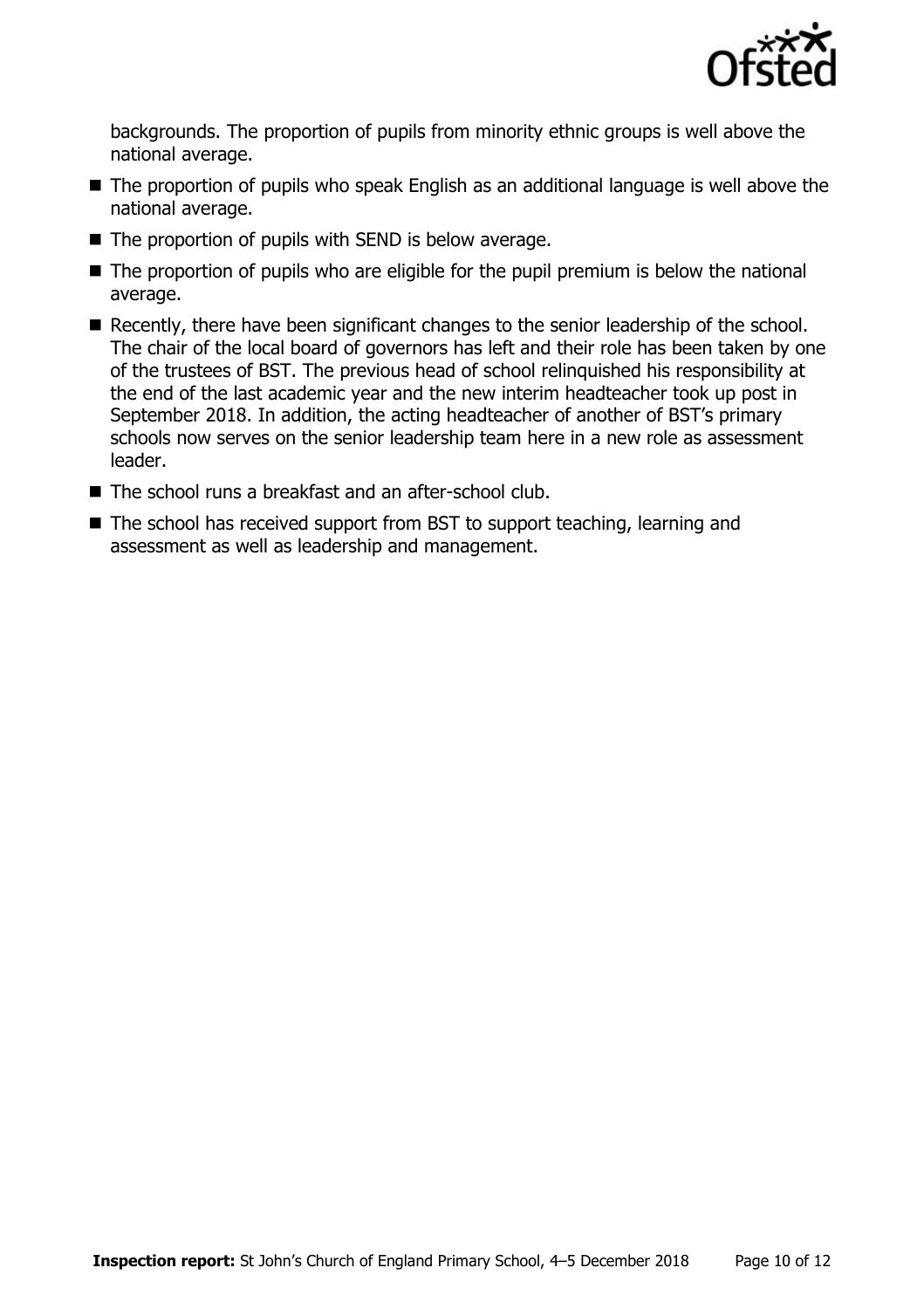

# **Information about this inspection**

- This inspection was carried out as a result of Ofsted's risk assessment procedures for exempt schools. This process identified that standards since the previous inspection had declined, so the school was selected for inspection under section 8(2) of the Education Act 2005. The inspection was subsequently deemed to be a section 5 inspection under the same Act by Her Majesty's Inspector, and a full section 5 inspection was then carried out.
- **Inspectors visited each of the classrooms to gather evidence to contribute to the** evaluation of the quality of teaching, learning and assessment. Many of these observations were conducted jointly with senior leaders. In addition, inspectors heard pupils read and visited assemblies.
- Meetings were held with the interim headteacher, senior and middle leaders, members of the local governing body and representatives from BST.
- **Inspectors talked to pupils about their learning and looked at their work across a range** of subjects. They spoke to pupils on the playground and during lessons. An inspector met with a group of pupils to gather their views.
- There were too few views expressed in response to Ofsted's online questionnaire, Parent View, to enable valid analysis. However, conversations were held with several parents at the beginning of the second day of the inspection to gather their views. Inspectors also considered the views represented in the school's parental surveys and those expressed in a letter received from a member of staff.
- A wide range of school documentation was scrutinised, including that relating to policies, self-evaluation, improvement planning, safeguarding, pupils' achievement, behaviour and attendance.
- Inspectors reviewed the record of leaders' vetting and checks on the suitability of adults to work with pupils and spoke to staff and governors about safeguarding procedures in the school.

#### **Inspection team**

| Matthew Newberry, lead inspector | Her Majesty's Inspector |
|----------------------------------|-------------------------|
| <b>Deirdre Crutchley</b>         | Ofsted Inspector        |
| <b>Christopher Crouch</b>        | Ofsted Inspector        |